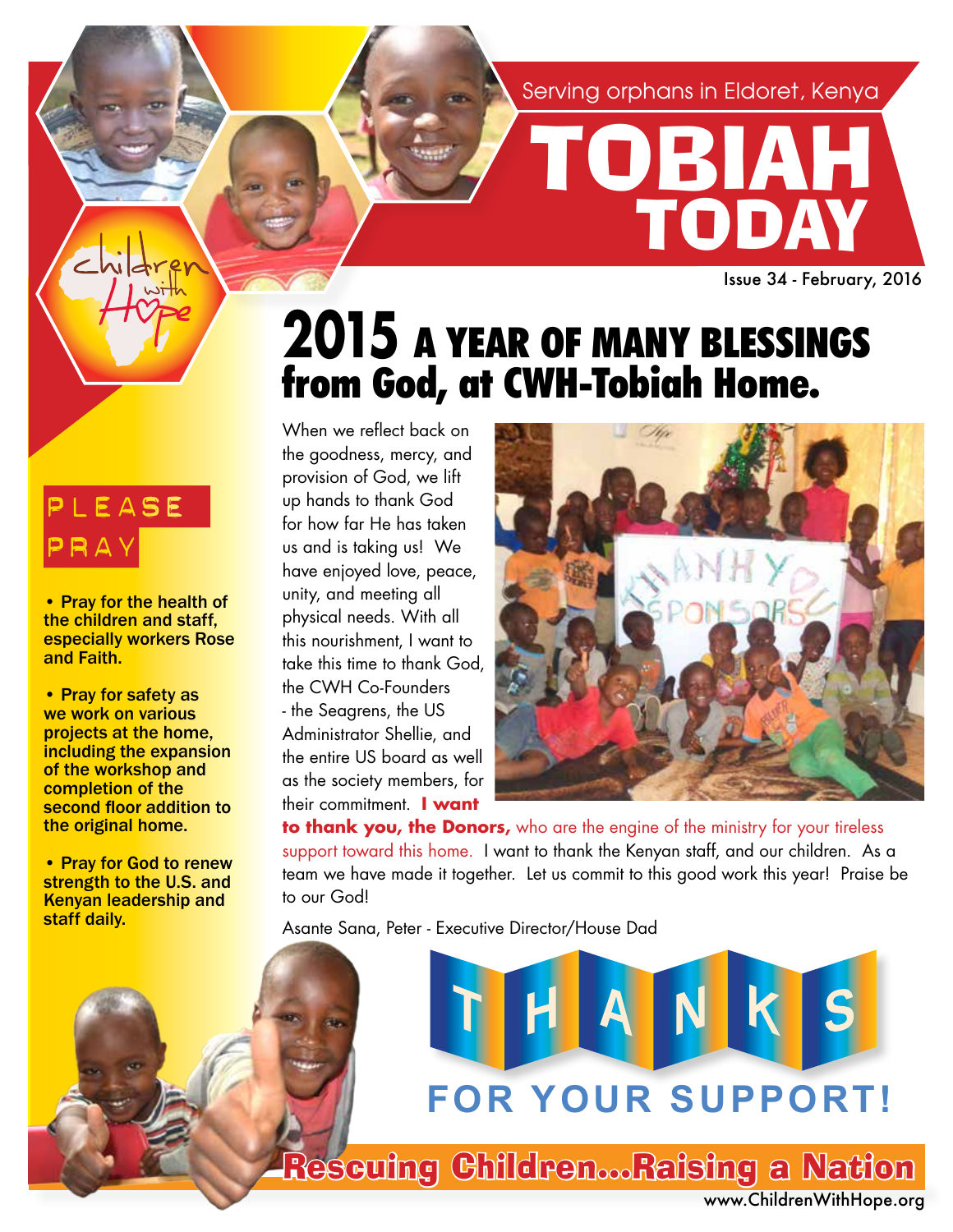www.ChildrenWithHope.org CWH - Tobiah Home Eldoret, Kenya www.ChildrenWithHope.org



## In loving Memory of Rachel

As many of you may know, our little one Rachel passed away in November, just before my dad and I traveled to Eldoret. We had the privilege to participate in Rachel's funeral and saw the love of our Kenyan staff and Board members, the Tobiah Home children, and most of all, Rachel's mom and dad – Maryann and Peter.

Rachel came to CWH – Tobiah Home about three years ago. We initially were told that while she had been ill, she would be a relatively "normal" child. We soon learned that the illness, and most likely the very high fever that accompanied it, resulted in severe damage to Rachel's brain. We realized that Rachel's time on earth would likely be short and very early on that November morning the Lord took Rachel to be by His side. Peter and Maryann and others loved Rachel every day she was at Tobiah Home. Rachel was cherished by her 28 siblings and by her new parents and the Tobiah Home staff. The healing that was prayed for, God answered with an eternal "yes". Rachel is no longer in pain. She is healed completely - physically and mentally. The loss felt by Peter and Maryann and her siblings while very real, is comforted by the knowledge of Rachel's ultimate healing and that she is now with her Heavenly Father. We thank God for the time we had with Rachel – the lessons learned and the love given. Rachel's life was short, but it was a life that impacted all those at CWH - Tobiah Home. We thank the Lord for the time He blessed us with Rachel!

In loving memory of Rachel, Thom Seagren for CWH – Tobiah Home



## The 2015 Christmas Book of wishes was a SUCCESS because of what God did through your generosity! Let the celebration begin - Praise JESUS!

In just a month and a half YOU - our CWH Supporters - raised \$15,419 through the Christmas Book of Wishes! Words cannot describe our appreciation for you and your giving hearts! We are so excited to see how God will use each gift provided throughout the next year. To the CWH-Tobiah Home children you gave nutrition, support for education and music education, fun toys for development, household items, truck tires, supplies for maintenance and building projects, and child sponsorship.

WOW - so amazing and we thank God for each of you!



All because you gave!





Rose (staff) in her new APRON with Celline and Narea.



GUITAR & KEYBOARD







Every good and perfect gift is from above, coming down from the Father of the heavenly lights, who does not change like shifting shadows.

James 1:17

### **Tobiah Home = LIFE, LOVE and HOPE**